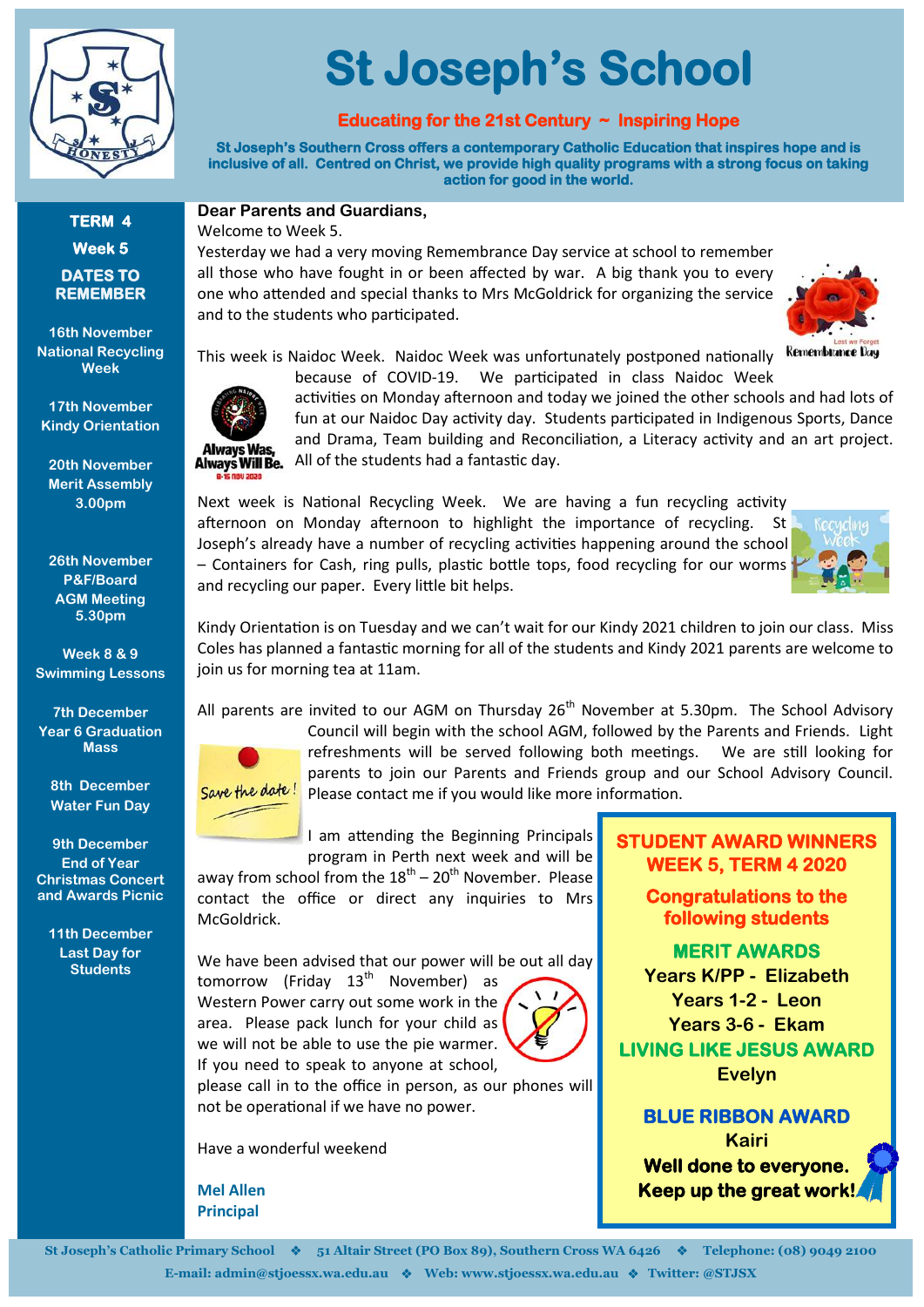





















What a busy term , Term Four has been. We have been busy celebrating many special days including sports carnival, Naidoc Week, Melbourne Cup Day and Remembrance Day. This term has being filled with revision and testing to see how much progress we have made through out the term. It has been fantastic to see the growth. We look forward to the next few weeks when we start our Christmas Preparation.



*Core Values ~ We are honest and courageous and strive to follow in the footsteps of Jesus ~ We respect that we are all different and unique, and are willing to share our talents with others ~ We demonstrate fairness to all in our school community*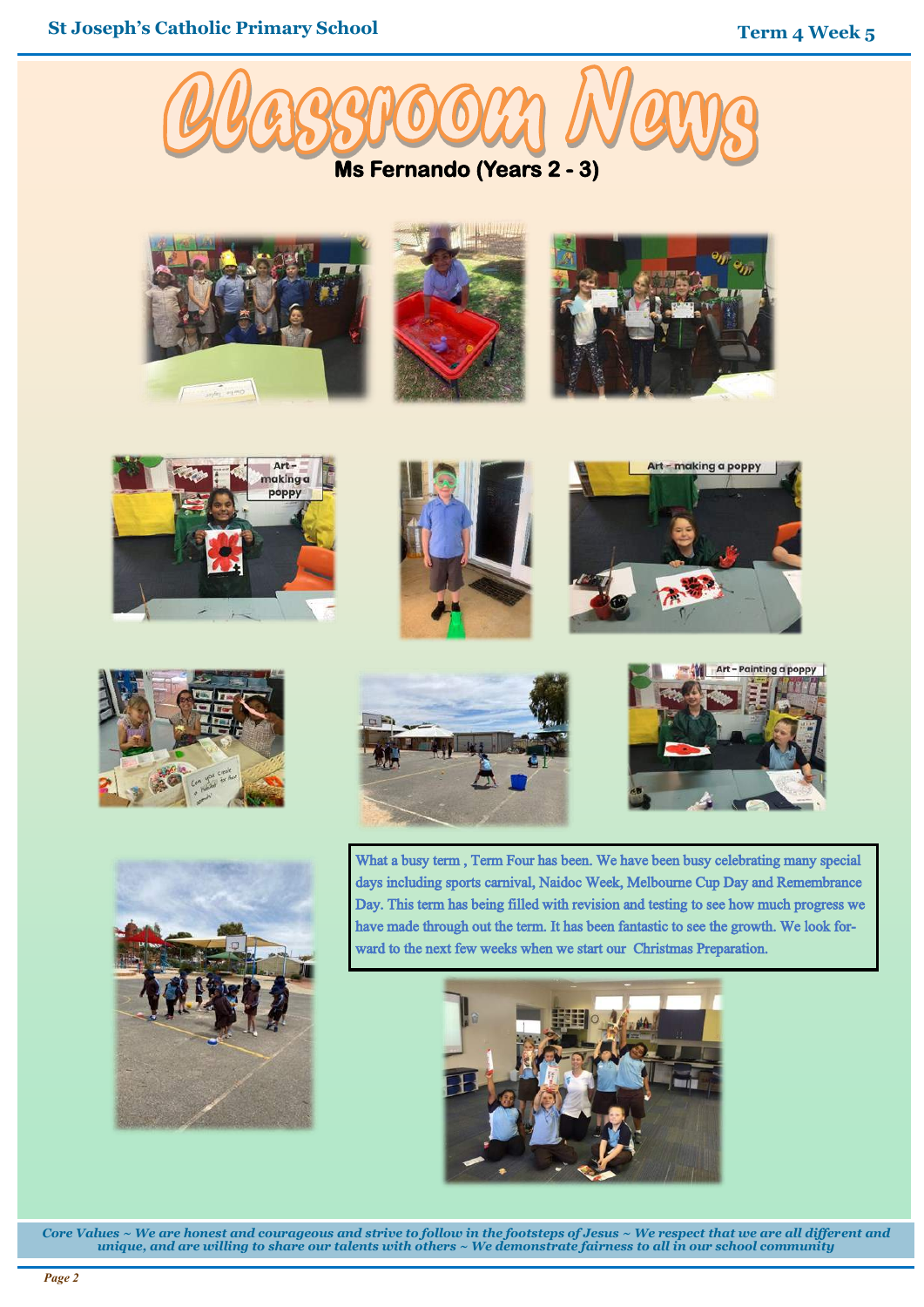## **Containers for Change**

Did you know Containers for Change recycling program is coming to WA on 1 Oct? Did you also know that when you recycle your bottles or cans you can use our **Scheme ID (ID C10291312)** and we receive 10 cents for each bottle or container??



Yes, that's right! You can help save the environment and help our P&F raise funds for the school at the same time!

You are welcome to drop your containers to school in the labelled bin near the office or you can drop your containers in recyclable bags straight to the Southern Cross drop of location at 46 Achernar Street, but remember to label the bags with our **Scheme ID (ID C10291312).**

## **Reflection**

**.***Always Was, Always will Be.* 

The 2020 National NAIDOC Week theme has been developed to shine a focus on the length of Aboriginal and Torres Strait Islander occupation of Australia.



**8-15 000 2020** 



Aboriginal people talk of continuous occupation of being here when time began, we are part of the Dreaming – past, present and future. Anthropologists and archaeologists have dated our sites to being hundreds of thousands years old, in fact recording some of these sites as being the oldest on this planet.

Additionally, the NAIDOC theme seeks to get us to explore and learn about, and appreciate the wealth and breadth of Indigenous Nations, languages and knowledges of this continent. Exploring and learning about Indigenous understandings of the environment, plants, animals, greater astronomy and cosmology, waters, land use and protection, Indigenous sciences and maths.

> *Jade - 23 October Tiana - 11 November Mrs Criddle -18 November*

**REAR REAR REAR REAR REAR REAR** 

#### **GROWTH MINDSET**



## **Prayer of the Week**

God of all creation,

as we journey together in this Great Southern Land,

We pray for healing, forgiveness, and unity,

Creating a path of good will, with justice and compassion.

Jesus, through the power of your love,

You have given us the courage, wisdom, and strength To share our gifts and talents in humility.

In peace and understanding we reconcile with each other.

Creator Spirit, we come together in prayer and thanksgiving

For the many blessings we have received.

Allow your Spirit to wash over us and give us strength to walk together as one

Amen

## **Parish News**

**Our Lady of Montserrat Parish**

**Ph : Southern Cross 9049 1049 Kalgoorlie 9021 2100**

**E-mail: kalgoorlie@perthcatholic.org.au** 

**Fr. Matthew, Fr. Stephen, Fr. Brennan and Fr. Jeffey**

**Weekend Mass Times Saturday 6:30pm Sunday 8:30am** 



*Core Values ~ We engage in active learning in a safe and collaborative environment ~ We challenge, motivate and encourage everyone to reach their potential ~ We play our role in protecting God's environment to promote a sustainable future for all*